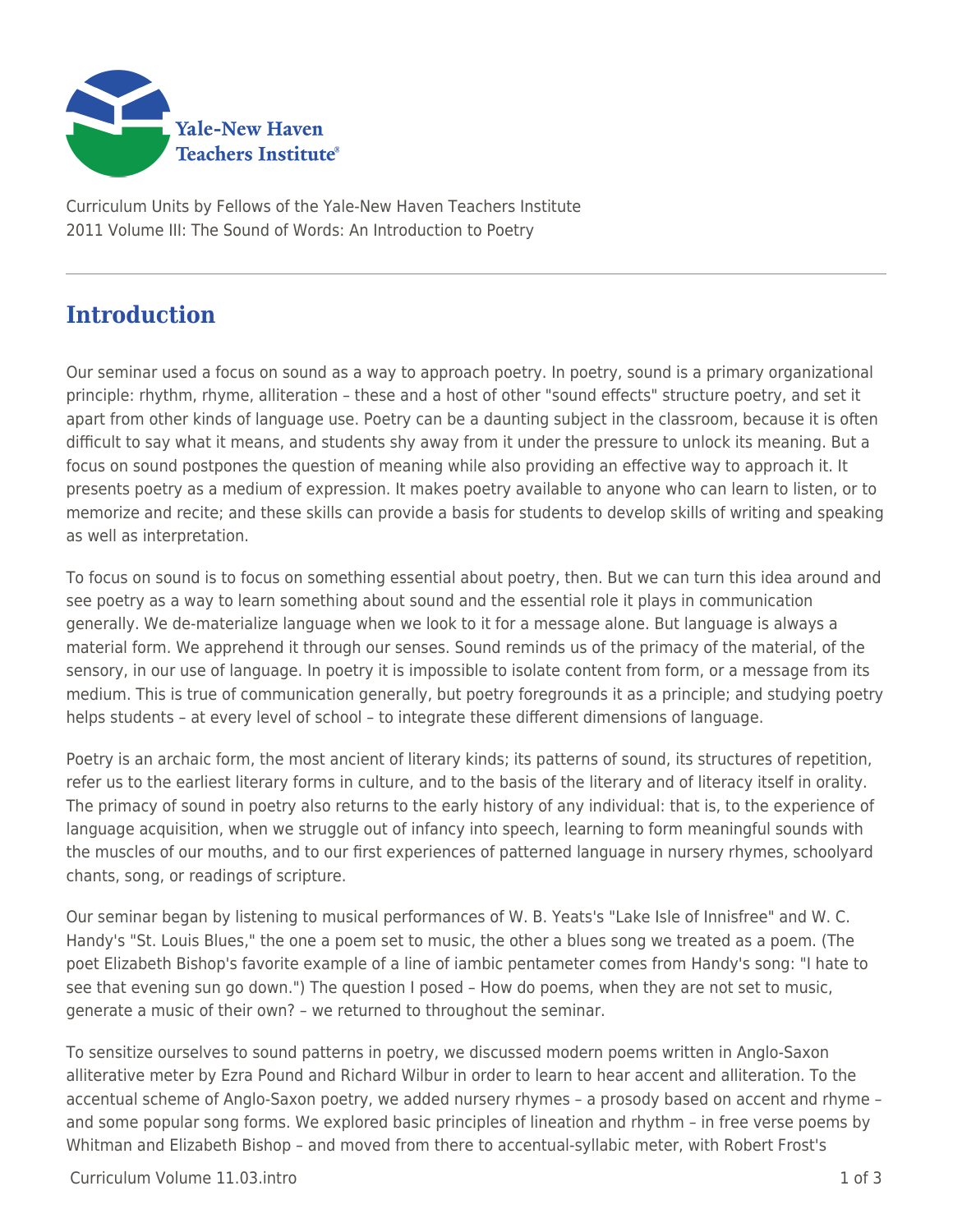"Birches" as a model. With Frost as a guide, but now as a theorist as much as a poet, we explored the concept of "tone" in poetry. We discussed Frost's notions of the "Vocal Imagination" and the "Imaginary Ear," and his definition of "the sound of sense." These topics led us toward a working definition of "voice" in poetry.

We studied the patterning of blues poems by Langston Hughes, and the use of rhyme - and ideas about rhyme – in Alexander Pope's "An Essay on Criticism," where Pope declares "The Sound must seem an Echo to the Sense." Pope uses rhymed heroic couplets; for comparison and contrast, we looked at some poems by the recent U.S. poet laureate, Kay Ryan, which use improvised and internal rhyme, and in Thom Gunn's "The Man with Night Sweats," which moves from strict, full rhyme to slant rhyme.

Pope and Gunn both play with notions of "imitative form": rhymes – and more generally word-sounds – that somehow imitate the sense of what is being said. We turned this idea on its head with provocative, challenging poems by Sylvia Plath and Frederick Seidel and the lyrics of contemporary rappers like Microphone Rakim in which we saw how sound sometimes takes the lead to generate unexpected senses. This point brought us, in our last class, to children's poetry and the expressive pleasures and cognitive test of nonsense. We used May Swenson's inventive poems as a model, including a delightful poem made out of spoonerisms called "A Nosty Fright," and Wallace Stevens's "The Man on the Dump."

Throughout the seminar, we mixed discussion of these texts and concepts with reflection on classroom teaching. We also had time for reading aloud, individually and collectively, and hands-on, practical play with words. For example, we practiced turning prose into poetry by taking a passage of prose and introducing line breaks. We got the hang of hearing metrical patterns by analyzing the patterns of stressed and unstressed syllables in our names, and then experimented with writing blank verse individually and as a group in class. Fellows collected "sentence-sounds" overheard in the course of a week and brought them in for discussion.

Here follow the excellent curriculum units that emerged from these seminar discussions. They demonstrated the interest of sound in poetry by bringing the ideas and exercises of our seminar to bear on a wide range of classroom subjects and situations, including the teaching of reading in first grade, English as a second language, middle-school language arts, and visual art classes.

A common theme among the units is poetry's potential to engage students who are hard to reach and motivate or who require special attention. Lyndsay Gurnee will use poetry in first grade to involve reluctant readers in the pleasure and satisfaction of mastering nursery rhymes and writing for beginning readers. Jaclyn Maler Ryan, also in first grade, will use poetry to develop second language literacy for students just beginning to use English. Working against absenteeism and distraction at the other end of the school system, Patricia Sorrentino, rather than ask her seniors to stop listening to hip hop, will show them the poetic properties of rap while using the music they listen to as a way into poetry. Matthew Monahan will use poetry and (like Sorrentino) specifically rap lyrics to help students face the dread fall-term-senior assignment: personal essays for college applications.

Putting the emphasis on sound, these teachers allow their students to play with words, to practice listening, speaking, and performing, and to take pleasure in language, on the assumption that that pleasure is an essential foundation for future studies and a bridge to formal analytic writing and thinking that is attentive to tone and expression and therefore comprehension. Caterina Salamone's plans for teaching poetry to thirdgrade students are full of engaging – and instructive – forms of play and performance. Laura Namnoum's students will learn to hear and experiment with creating their own versions of the simple patterns of rhyme and meter that underlie the poems of Emily Dickinson and Jack Prelutsky. Elizabeth Trojanowski, using Kenneth Koch as a model, has developed an exciting program for teaching poetry writing to her middle-school

Curriculum Volume 11.03.intro 2 of 3